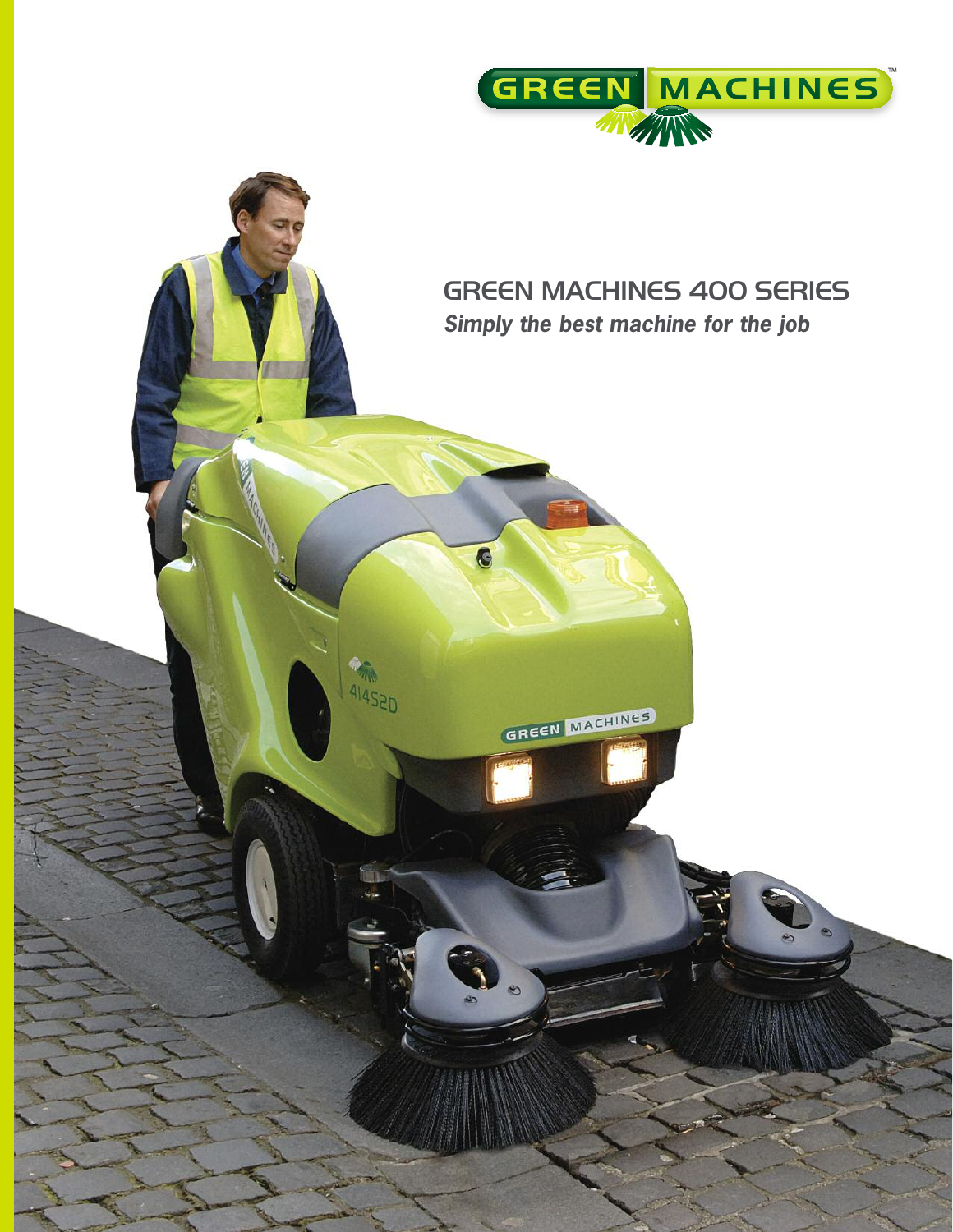# **Expect more from your sweeper with the versatile 400 Series.**

From downtown spaces to college campuses to city parks and zoos, this popular line of Green Machines equipment is compact enough to clean almost any outdoor space. The 400 Series' uniquely attractive styling coupled with its effective sweeping capabilities showcase your commitment to the environment.



## DESIGNED AND REFINED

With over 40 years of continuous product improvements, the 400 Series air sweepers are designed to clean even your most challenging outdoor environments and stand up to the rigors of daily use.

## USER-FRIENDLY

Available walk-behind and rider models offer maximum versatility and simple controls for ease of operation and improved productivity.



## FAST AND FLEXIBLE

The speedy 400 Series gets to the job at up to 10 mph (16 km/h) and sweeps where other city cleaning machines can't – under benches, around planters, and in other hard-to-reach areas.

## DEBRIS-HUNGRY

Broken glass, bottles, cans, leaves-this efficient air sweeper reduces litter to one third of its original size. Its easy-to-use wander hose effectively vacuums litter and debris virtually anywhere.

## STREET SMART

Attractive and people-friendly, the 400 series sweeps sidewalks and other pedestrian spaces without disrupting patrons, students, citizens, or guests.

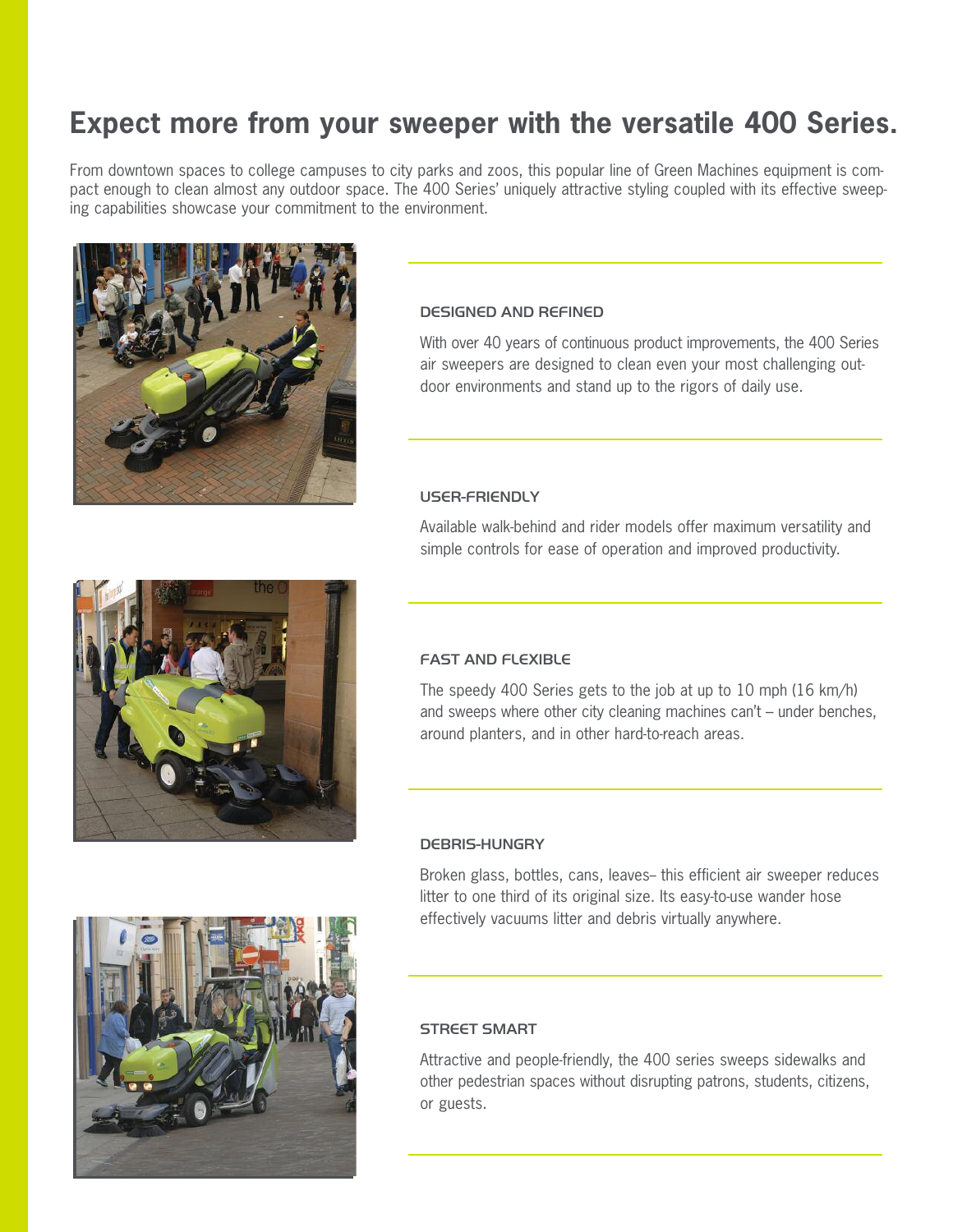

# HIGH-SPEED AIR SWEEPER

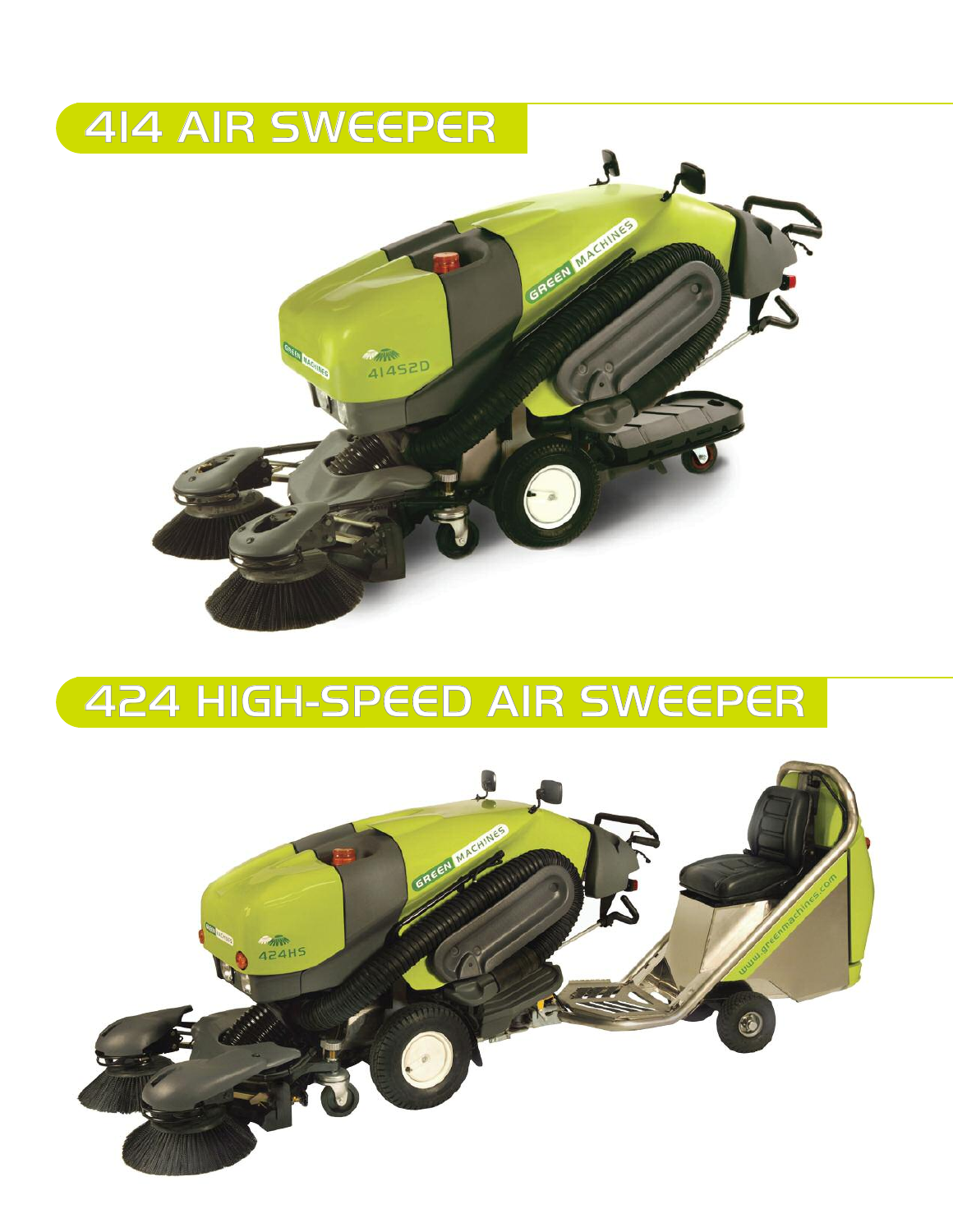# THE GREEN MACHINES ORIGINAL

- Clean with the confidence that comes from effortless maneuverability in tight spaces and around obstacles
- Be more environmentally friendly; the Green Machines 400 Series runs with less fuel and noise thanks to its Kubota diesel engine
- Eight-foot Wanderhose allows cleaning in extremely tight spaces.
- Sweep smarter, covering more area in less time due to reduced dump cycles by compacting waste down to 33% of its original size
- Rely on the exceptional performance and value of the 400 Series' tested construction and proven design

## **Options**

- Easily convert the Green Machines 400 Series from walk-behind to rider with a comfortable fold-and-stow seat
- Use your air sweeper year-round with optional snow plow / de-icer package
- Be recognized for your cleaning program; customize the color of any Green Machines model to match your public space's image

# THE SPEEDY AND SAFE CHOICE

- Arrive on the job comfortably and safely with 4-wheel, center-steer stability in travel mode
- Boost productivity by reducing trips back to the depot with the 400 Series' spacious rear locker which holds up to 3 filled waste bags
- Get to the work area quickly thanks to its 10 mph (16 km/h) transport speed

## **Options**

- Brave the elements with an easy-to-mount cab for all weather operation
- Simplify your sustainability efforts with an on-board recycling center







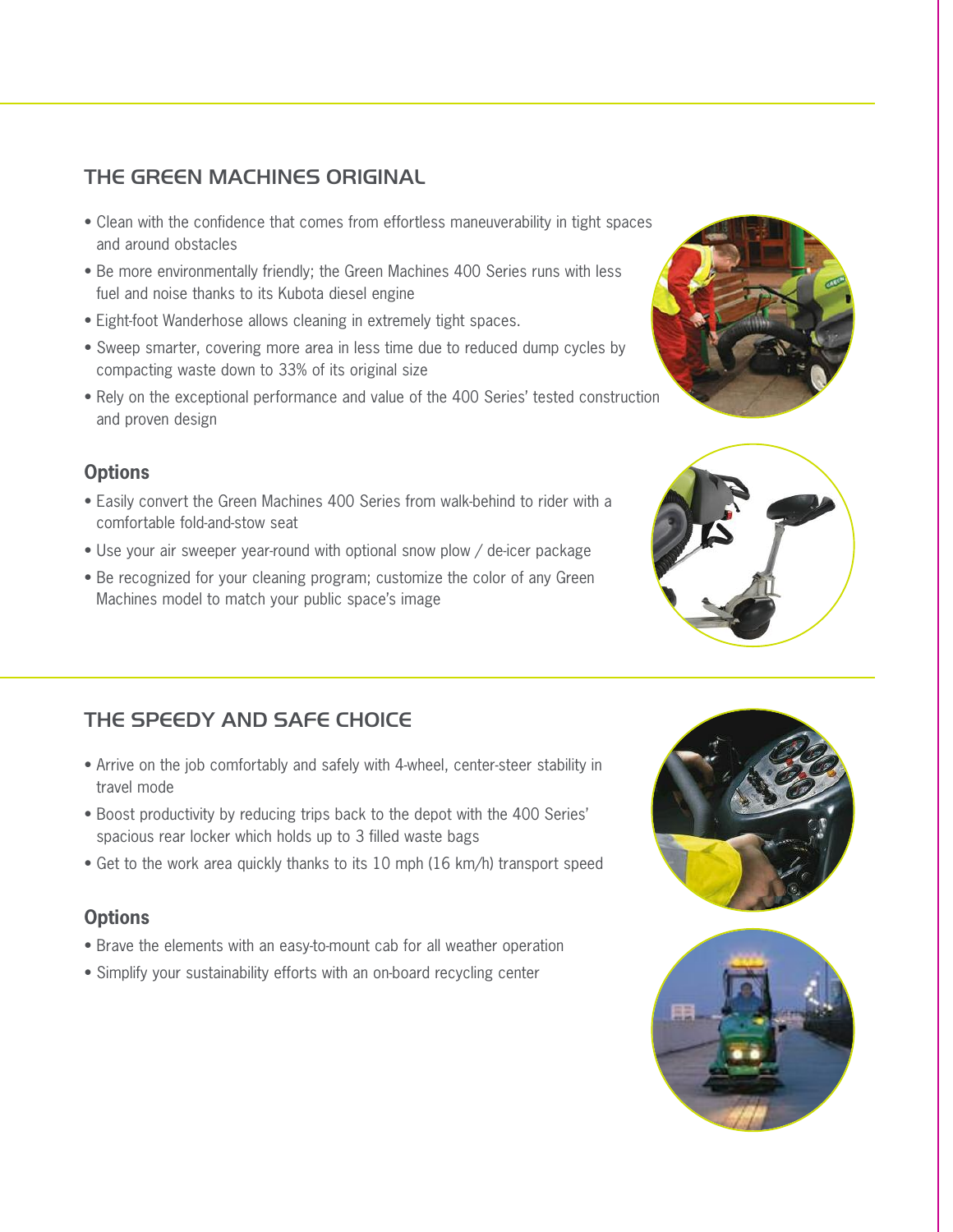# **Experience innovation that can only come from 40 years of experience.**

Trap virtually any dust, dirt, or debris with the combined power of the 400 Series' compaction fan, two-stage dust filtration, and water dust control system.